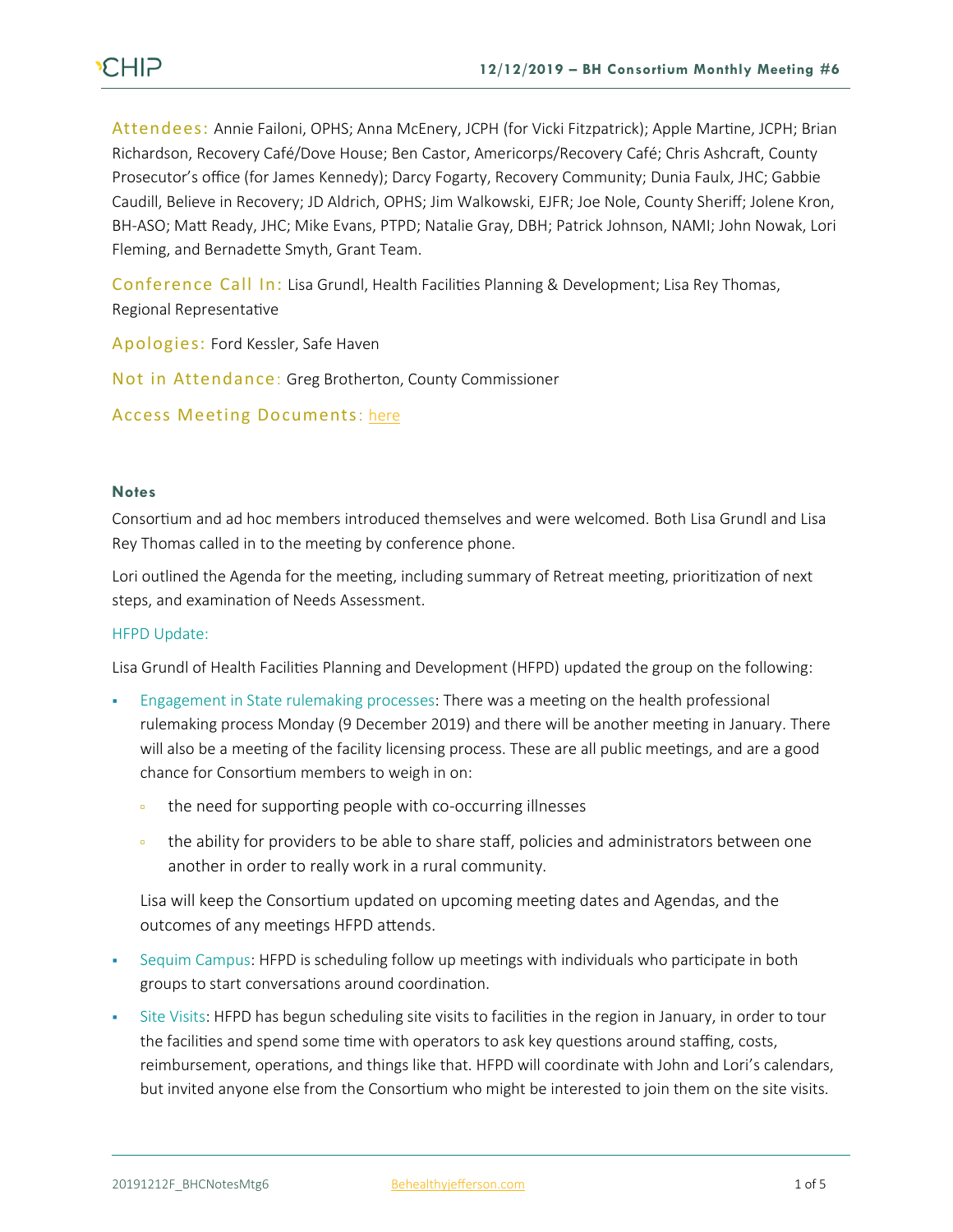### WA Council for Behavioral Health Update:

Natalie Gray of DBH reported on a meeting she attended today of the Washington Council for Behavioral Health, where they discussed what's happening in the legislature in 2020:

- Legislative Supplemental (Short) Session: In 2020, there will be a supplemental budget session, which will last about 60 days (a quick session will allow Democrats to get as many things out of the way as possible so they can focus on reelection campaigns). They expect about 3,500 bills to be introduced in January, including the Governor's supplemental proposal. Natalie will keep the group posted on any funds that get funneled to behavioral health.
- **Health Care Authority (HCA):** 
	- One of the things HCA will focus on and lobby during this time will be increasing rates. There has been an upswing in the number of encounters, which means we're serving more people, so they can justify a rate increase.
	- HCA will also focus on community solutions to prevent institutional placements and ensure smooth transitions back into the community. They discussed issues such as social services, homelessness and rent control, which they will try to insert into the 2020 Supplemental Session.
	- They also discussed behavioral health workforce issues, and general behavioral health issues.
	- Other areas of focus for lobbying in the 2020 Supplemental Session are the Behavioral Health Work Group and Children's behavioral health treatment; integrated managed care and developing a smooth transition.
	- HCA is also focused on enhancement funds, which have been allocated but not funneled through MCOs in some regions. Marianne Lindenblad with the HCA has sent letters of thanks to Christian, the Council's Executive Director, for jumping on these issues and making sure MCOs fulfil their obligations with regard to funding. Natalie commented that, if this funding is not already included in DBH's rates, it *could* mean extra dollars for DBH to provide services to the community.

DBH's Day Treatment Program: DBH are looking at how they can restructure the day treatment program and make it more feasible, and incorporate more people within the group activities/sessions. The group sessions are doing well with the facility, and DBH may be able to do two groups in a half day down the line. Natalie has set up a meeting with Jefferson Healthcare with regard to DBH's deficit and non-Medicaid funding—how the many clients are going to be treated, and how the funding stream is going to happen for those. Anna McEnery suggested Natalie keep her informed, in case there is some way that  $1/10^{th}$  of 1% can support the effort. Lisa Grundl asked if it would help to get certified with a partial hospitalization license, which has reimbursable services, but Natalie reported that DBH would not have the staffing capacity right now for that, and that it would not fit DBH's model right now. However, she added that it's a great program for people recently discharged or those with high acuity, and could be something to consider going forward.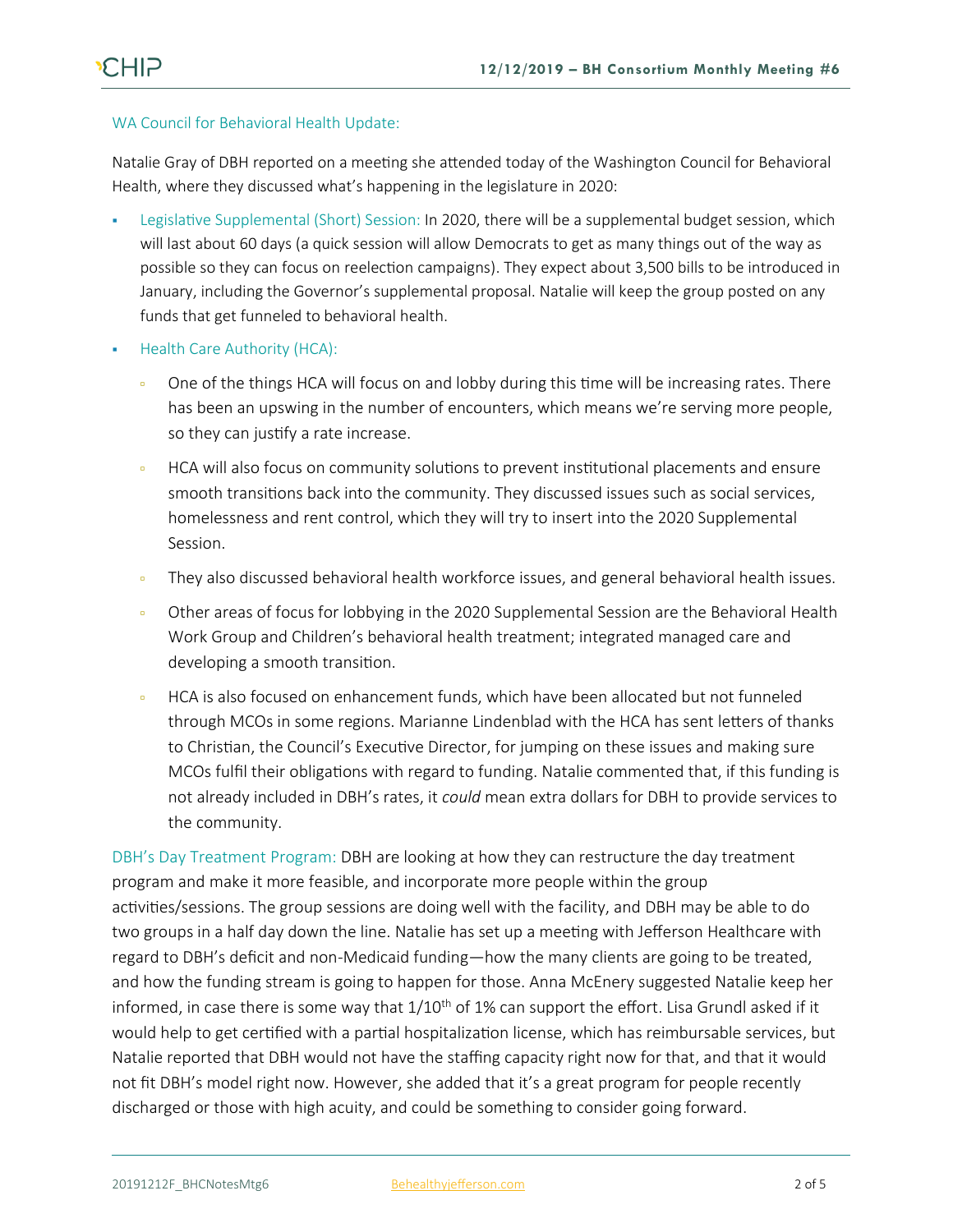

Current Status of Consortium Work\*: At the November Consortium Retreat, the group clarified its intent to follow a multi-phased, multi-track approach to improving access to behavioral health services in the county: the first track includes initiatives that use and/or expand on existing community services, while the second track explores the feasibility of a crisis stabilization facility.

In the Brainstorming activity at the Retreat, the Consortium group identified a number of possible short-term first-track initiatives, which John and Lori synthesized and evaluated in terms of impact and effort how much impact would the initiative have, and how much effort would it take to implement. Most of the activities ended up in the high-impact high-effort quadrant:



#### **Brainstorm/Rating Results: Phase 1 Actions** d actions were rated from 1-10 on Impact and Effort

|                                                                              | Impact | <b>Effort</b> |
|------------------------------------------------------------------------------|--------|---------------|
| <b>Expand Navigator Svcs/BH Professionals -</b><br><b>Sheriff &amp; EJFR</b> | 8      | 7             |
| <b>Improved Transportation</b>                                               | 7      | ี             |
| <b>Expand Support Groups</b>                                                 | 5      | 5             |
| <b>Improved Care Coordination</b>                                            | я      | я             |
| <b>More MAT Services (ED)</b>                                                | 7      | q             |
| <b>Effort to Reduce MH/SUD Stigma</b>                                        | 4      | 5             |
| <b>Expand Counseling Service</b>                                             | 7      | я             |
| <b>Maintain Day Program</b>                                                  | я      | 7             |
| <b>Resource Directory</b>                                                    | 5      | 3             |
| <b>Training First Responders</b>                                             | F      | ѧ             |
| <b>Voluntary Short Stay facility</b>                                         | a      | a             |
| In and Post Jail Case Manager                                                | 8      | Ջ             |
|                                                                              |        |               |

The group suggested elevating the impact of the *Resource Directory* to an 8 and *Efforts to* 

#### **Brainstorm/Rating Results: Phase 1 Actions**

Proposed actions were rated from 1-10 on Effort and Impact, then allocated to the relevant quadrant



*Reduce MH/SUD Stigma* to a 7. Expanded Counseling Services was further clarified as having a lot to do with the youth component in the county, and Improved Care Coordination, which John described as "not very well coordinated," would include building on the care coordination work already going on and provide better linkages so that all care coordinators and frontline workers/providers are in the loop and that clients have a more holistic care plan that includes all providers.

Voting on proposed Phase One actions: In order for the grant team to determine where to put their energies and efforts going forward, John asked group members to use the five colored dots they were given with their meeting handouts to vote for the initiatives they felt would be most important or impactful. Members were free to put all five colored dots on one initiative, or spread them among various initiatives.

[\\*Link to see full-sized slides here.](https://793b0af6-bf22-4c2c-91c8-8cc6fd2f172d.filesusr.com/ugd/2fdcdd_c56ae2d50f4e4f58b1953b419d21ff11.pdf)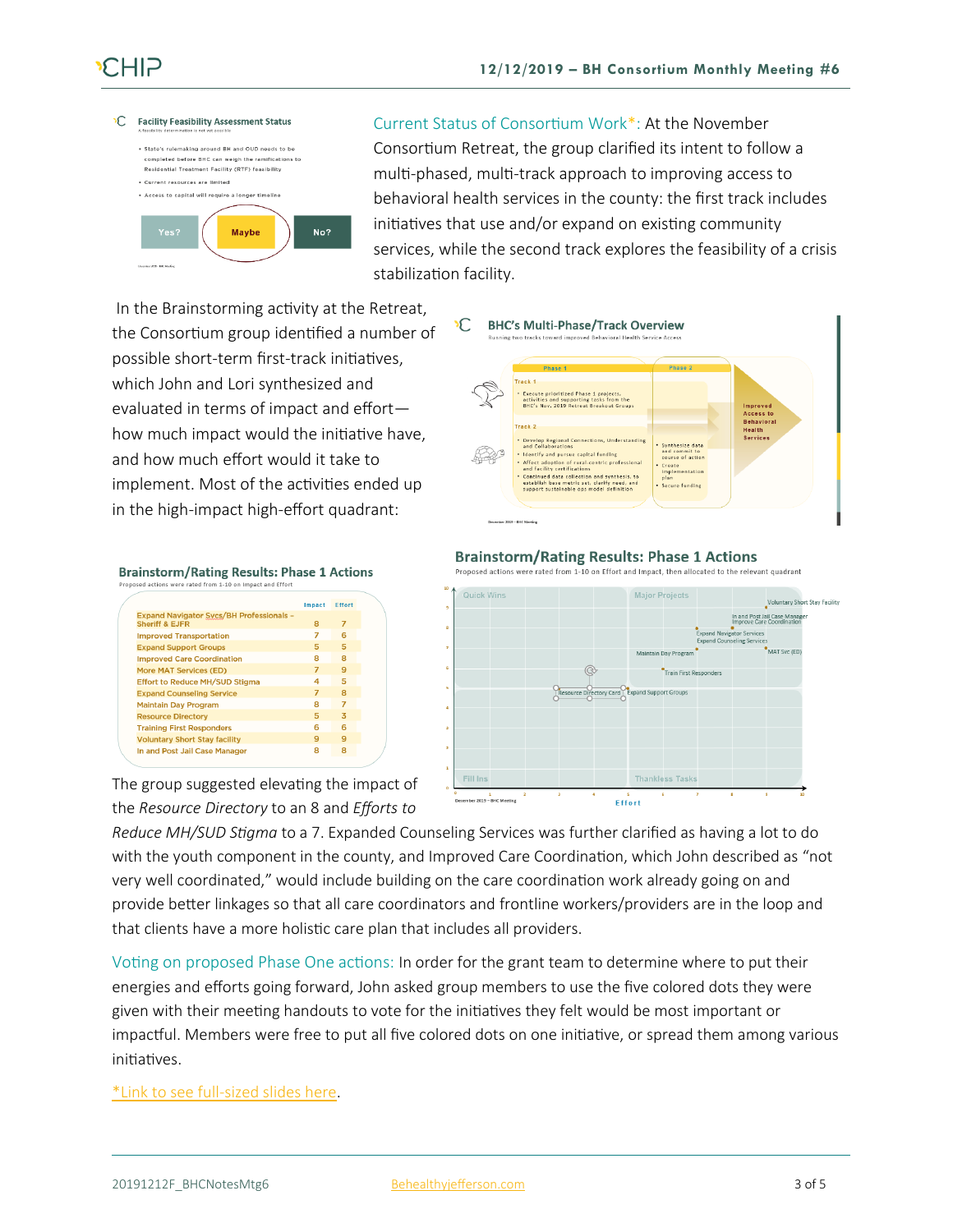As a result of the voting, the top six initiatives were identified as follows:

- 1. Maintain Day Program
- 2. In- and Post-Jail Case Manager
- 3. Expand Navigator Services/BH Professionals
- 4. Voluntary Short Stay Facility
- 5. Expand Counselling Services
- 6. Efforts to Reduce MH/SUD Stigma
- 6. Resource Directory (Equal with #6)

There are still a few people who have yet to vote, and their votes will be tallied into the totals. This might change the order a little bit.



John pointed out that, even though both the Resource Directory and the Efforts to Reduce MH/SUD Stigma were joint #6, they may be initiatives we might go after initially because they were also identified as "low effort / high impact" and would be quite achievable for the group.

HRSA Grant Deliverables and Upcoming Grant:

Needs Analysis: Lori gave an overview of the Needs Analysis document provided in the meeting package given to members, and explained that an initial draft would be sent to the HRSA officers by Friday for their review and feedback, and the final document would be submitted to HRSA on Monday, 6 January 2020. Lori asked members to review the document closely and provide any feedback to the grant team before the Christmas break so that it can be incorporated in the final document.

Lori went over the various parts of the Needs Assessment. She explained that, on page 11's *Key Takeaway*, we were being honest about the challenges around gathering consistent data across the various agencies making us cautious about reporting duplications. Lisa Grundl confirmed that balancing competing data issues—under counting and over counting—continues to be challenging for others in the region doing this work, and that there was concern that numbers are being *under*counted, because so many people aren't being screened consistently and are falling through the cracks.

Both qualitative and quantitative data from the Community Health Assessment (CHA) is provided in the section beginning on page 11, and again on page 15. Page 13 has Gap Analysis information that Consortium members provided.

Page 21 begins the section on Assessing Findings for Service Systems, which is data taken directly from the  $1/10<sup>th</sup>$  of 1% report that Philip Romano did, and is a thoroughly filled-out section.

Page 29 is the priority setting that is being conducted in this meeting, while will be updated after the meeting.